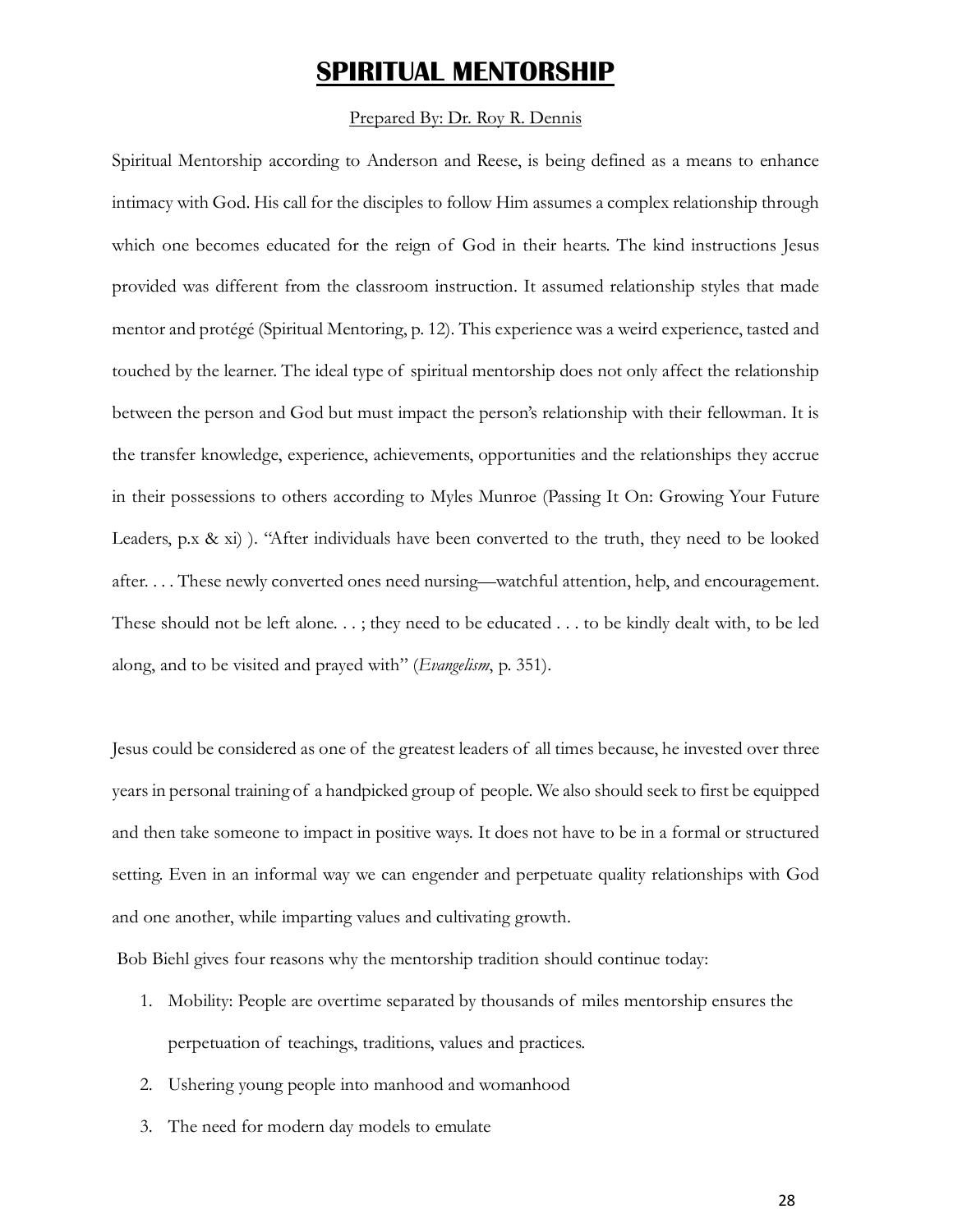4. Maintaining Status and Traditions: Minority groups will soon become extinct if traditions and practices are not perpetuated through mentorship (Mentoring: Confidence in Finding a Mentor and Becoming One, p.13).

One of the earliest traditional documents that outlined the father's responsibility to his son is the Babylonian Talmud. The father was required to circumcise his son and redeem him, referring to t he firstborn son, as per Biblical passage in Numbers 18:15-16; to teach him Torah; and to teach hi m a trade. Some say he must also teach him to swim. Rabi Judah says, whoever does not teach his son a trade, teaches him robbery (Babylonian Talmud, *Tractate Kiddushin p. 29a).*

Traditionally boys and in more modern era girls were initiated into Jewish religious practices by their fathers. Jewish Initiation marks a person's entry into God's covenant with Abraham and membership of God's Chosen people. The two important stages of male initiation in the Jewish tradition are B'rit Milah and Bar Mitzvah. The Hebrew term is B'rit Milah (covenant of Circumcision). This is a religious rite performed eight days after the boy's birth. It symbolizes the covenant or agreement that Abraham entered with God. When a boy is circumcised, it is a sign that he is entering the Jewish community, the community of the descendants of Abraham. A Jewish boy has his Bar Mitzvah in a synagogue on the first Saturday after his thirteenth birthday. Jews believe that when a boy turns thirteen and a girl turns twelve, they are old enough to understand and obey the ten commandments. These are the most important rules of Judaism. The words *Bar Mitzvah* mean "a son of the Commandments." *Bat Mitzvah* means "a daughter of the Commandments" (Sacramentsofinitiation.weebly.com/Judaism.html. accessed October 10 2017). Abraham was set up by Jehovah as an example of that father who could be trusted to model godl y values to his children. "For I know him, that he will command his children and his household af ter him, and they shall keep the way of the Lord, to do justice and judgement: that the Lord may bring upon Abraham that which he hath spoken of him" (Genesis 18:19). It was Abraham's duty to pass on to future generations what he knew of God's dealings with the human race.

In my reading and experience I have deduced at least four forms of mentorship programmes: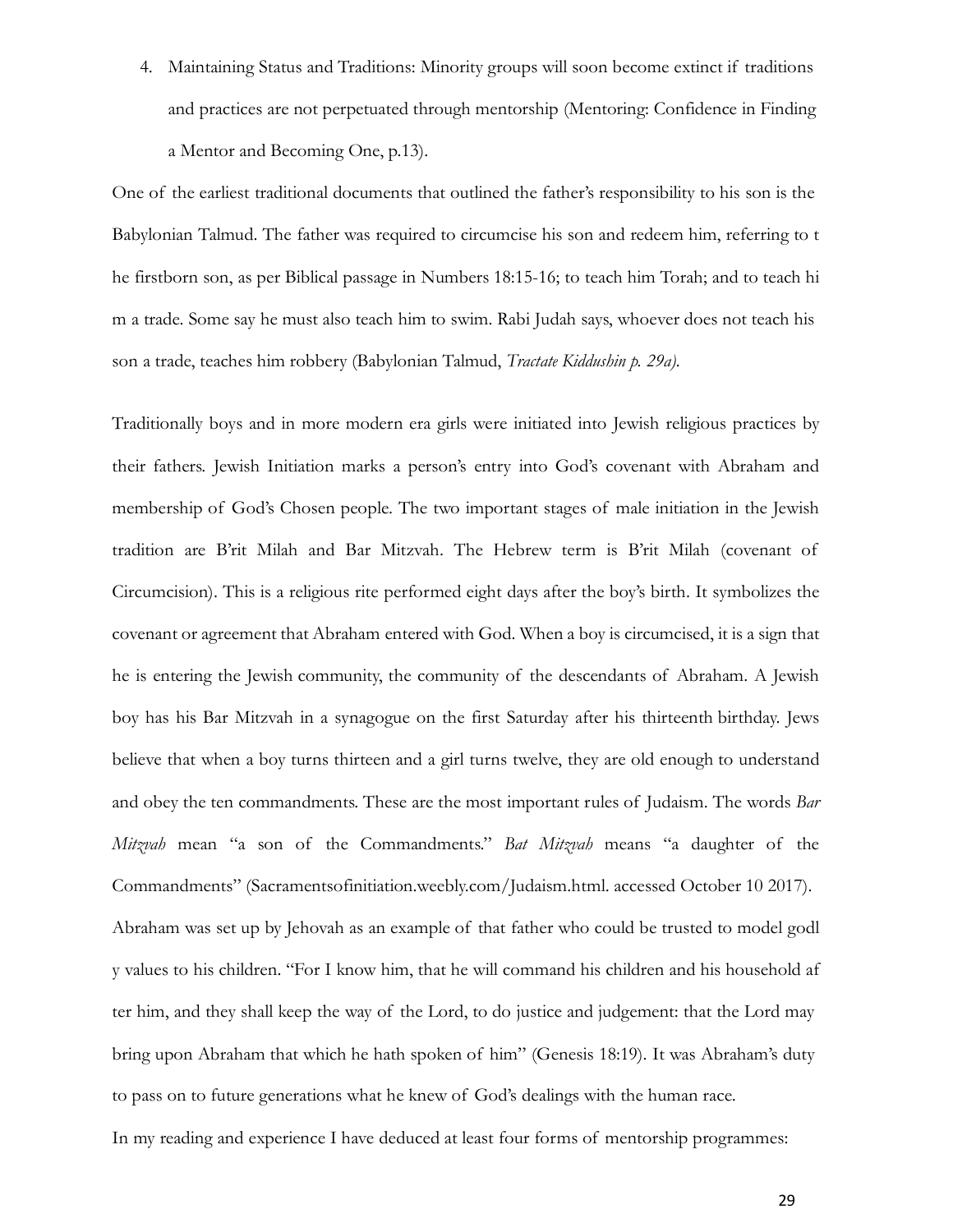- 1. **Social Mentorship Programmes** in which a person with more experience and expertise may assist a less experience person to be successful in a field or relationship.
- 2. **Humanitarian Approach** in which experienced and equipped persons or institutions to include government entities employ methods for lifting vulnerable persons or groups, such as at-risk black men in vulnerable communities in the United States
- 3. **Spiritual Mentorship** in which religious methods are employed by experienced religious leaders for spiritual formation and moral transformation.
- 4. **Eclectic Approach** where social, humanitarian and spiritual methods are employed by the experienced to facilitate transformation in the less experienced.

## **Theoretical & Theological Perspective**

Mentorship is to be considered as a valuable way of passing on information not only theoretically but mainly through right examples as the idiomatic expression states "values are more often caug ht than taught." Learning theories gives the best framework for understanding mentorship in its e ntirety. Learning theories are [conceptual frameworks](https://en.wikipedia.org/wiki/Conceptual_framework) in which knowledge is absorbed, processed, and retained during *learning*. There are three types of learning theories:

- [Classical conditioning:](https://en.wikipedia.org/wiki/Classical_conditioning) where the behaviour becomes a reflex response to an antecedent stimulus.
- [Operant conditioning:](https://en.wikipedia.org/wiki/Operant_conditioning) where an antecedent stimulus is followed by a consequence of the behaviour through a reward (reinforcement) or a punishment.
- [Social learning theory:](https://en.wikipedia.org/wiki/Social_learning_theory) where an observation or behaviour is followed by modelling.

People learn through observing others' behaviour, attitudes, and outcomes of those behaviours. Most human behaviour is learned observationally through modelling: from observing others, one forms an idea of how new behaviours are performed, and on later occasions this coded information serves as a guide for action (Wikipedia Free Encyclopedia, accessed July 19, 2017).

The Bible is replete with examples of men and women who through their positive examples guide d their sons and daughter, and younger persons who were not necessarily their offspring's in their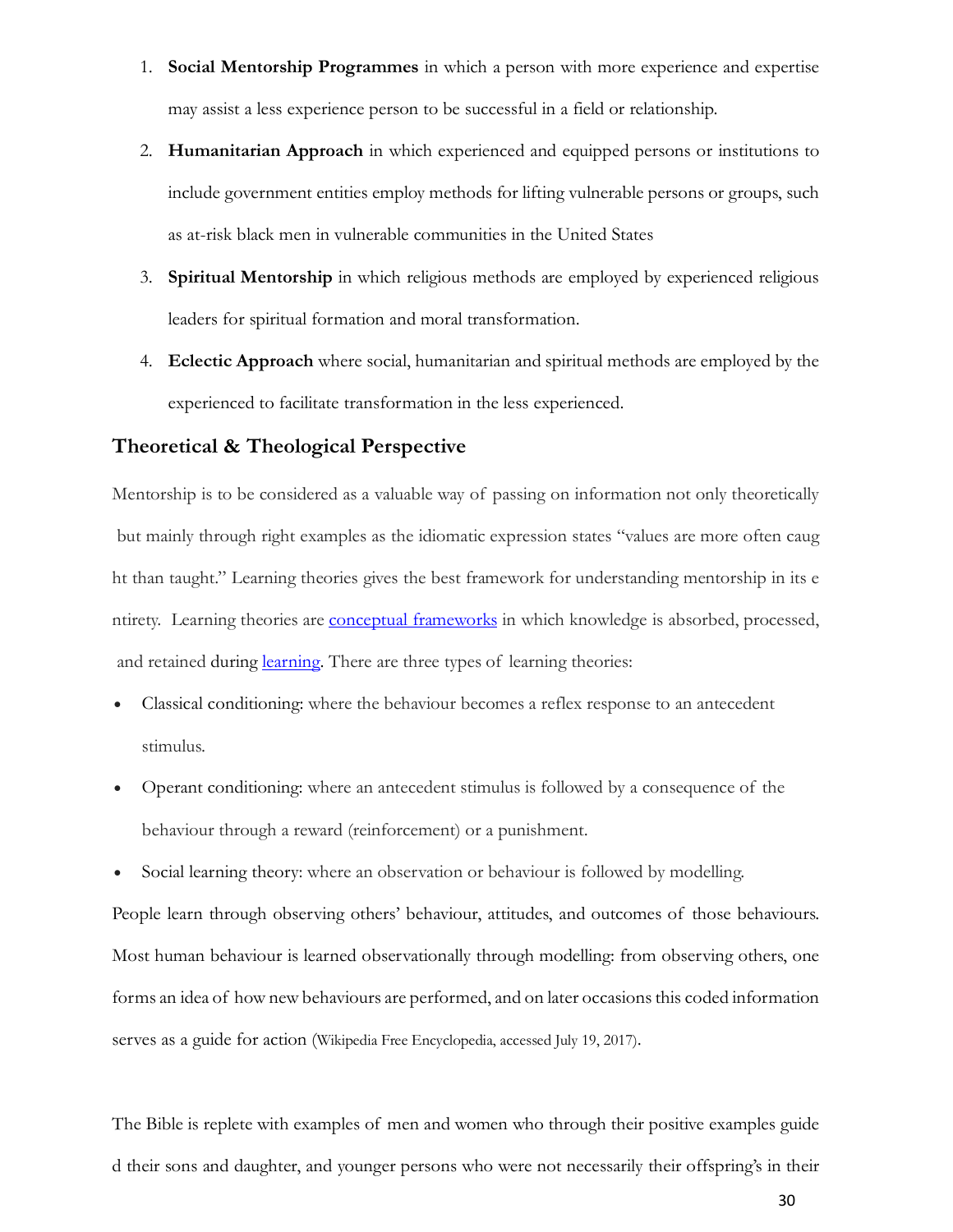field to success. The story of Abraham is one of the earliest examples of such mentorship. "For I have chosen him, so that he will direct his children and his household after him to keep the way of the LORD by doing what is right and just, so that the LORD will bring about for Abraham what he has promised him" (Gen. 18:19). For Abraham he was a positive role model and mentor to Isaac, Elijah was a positive role model for his colleague prophet Elisha from his integrating him into the prophetic ministry to handing over to him before being swept away into heaven  $(1$ Kings  $19 - 2$ Kings 3). Asa was a great mentor to his grandson Jehoshaphat  $(2 \text{ Chromicles } 17 - 21)$ , and the Apostle Paul to a younger minister Timothy in the New Testament. Huldah was regarded as a prophet accustomed to speaking the word of God directly to high priests and royal officials, to whom high officials came in supplication, who told kings and nations of their fates, who had the authority to determine what was and was not the genuine Law. She was a mentor and inspiration to many (2Kings22). In the book of Ruth Naomi was a tremendous mentor to her two daughters in law Orpah and Ruth. Phoebe was a mentor to Paul and many others in the New Testament (Rom. 16:1&2). Jesus Himself was a great Mentor to his disciples. He intends also that a similar strategy for spiritual mentoring be replicated by the church as enunciated in the "Great Commission" (Mathew 28:18-20) where all disciples are to become a teacher of faith to the nation.

The kind of instructions Jesus provided for the disciples was different from the classroom instruction it assumed relationship styles that made different demands on both Rabi and disciple, teacher and learner, mentor and protégé. More like the work of a mentor craftsman tutoring the young apprentices, Jesus style of instructions embodied a pedagogy that invested life in the learner through and incarnation of the message being taught, lived, experienced, tasted, and touched by the learner. Jesus did not only spend time instructing, training and informing, he spent much time forming a community

#### **Establishing a Mentorship Programme**

The structure of the mentorship model presented by Anderson / Reese involves initiating the relationship and covenant making and the establishment of clear boundaries. Next in the process is the development of trust and unity, which requires the spiritual teachable response of the mentee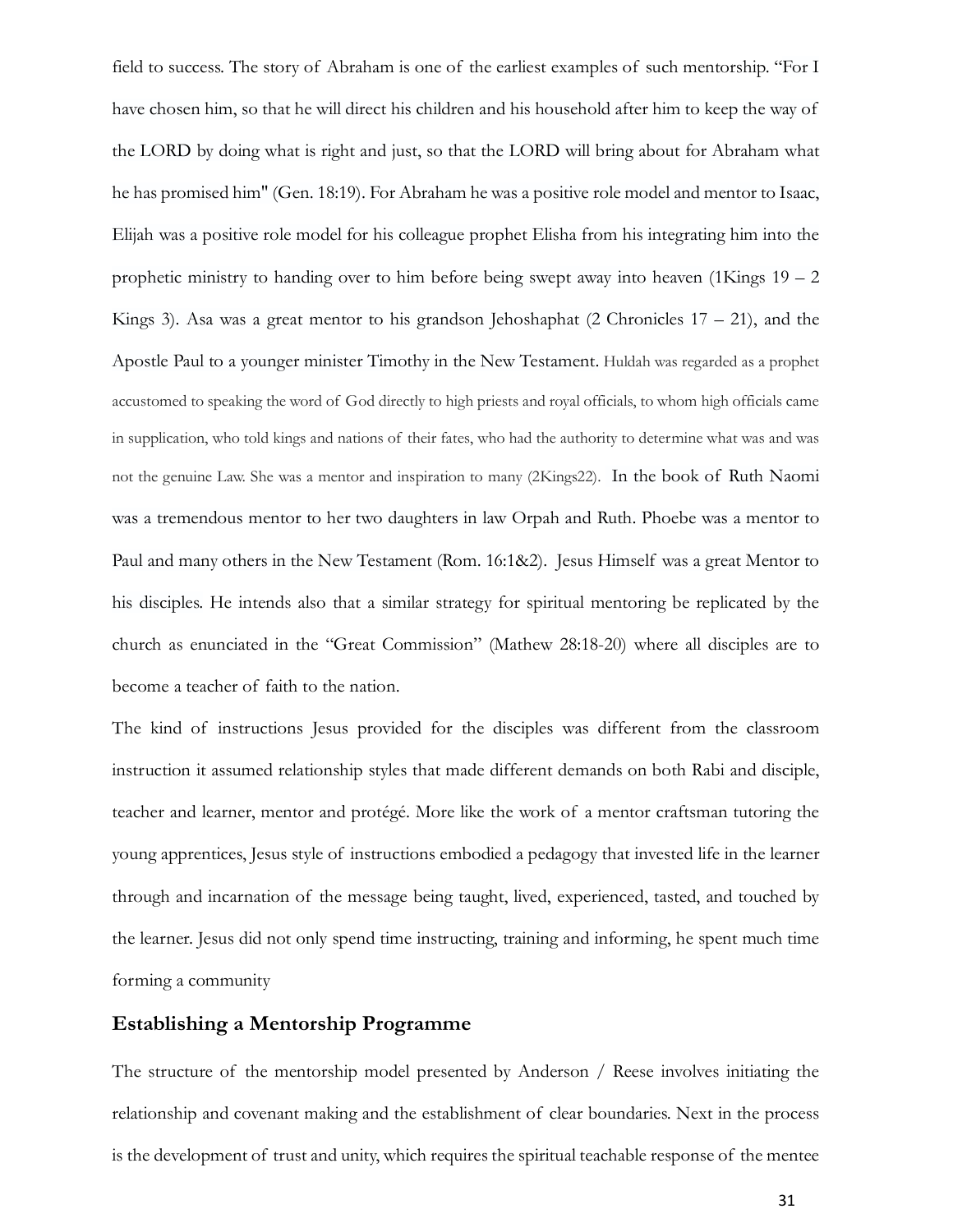(Anderson and Reese). In 2017 I developed a Men's mentorship programme at the Sydenham Seventh-day Adventist church using 4 stage adopted from the School of Inspired Leadership (SOIL) and modified to meet the particular needs of that Mentorship Programme.. The four phases of the programme include:

- 1. Prescriptive Stage Selecting and training of mentors
- 2. Persuasive Stage Making contact with mentees & defining the relationship
- 3. Collaborative Stage Mentors relating to mentees on a weekly basis
- 4. Confirmative Stage Guidance by mentors and evaluation by those who monitor the programme.

Even before the process of mentorship began a decision was made on who would oversee the programme and how it would be monitored. The Men's Ministries Leader was appointed to monitor the programme and he would report to the church on a monthly basis. The Dennis Men's Mentorship Ministry Model below gives an idea of a workable structure for Christian mentorship in the local church.